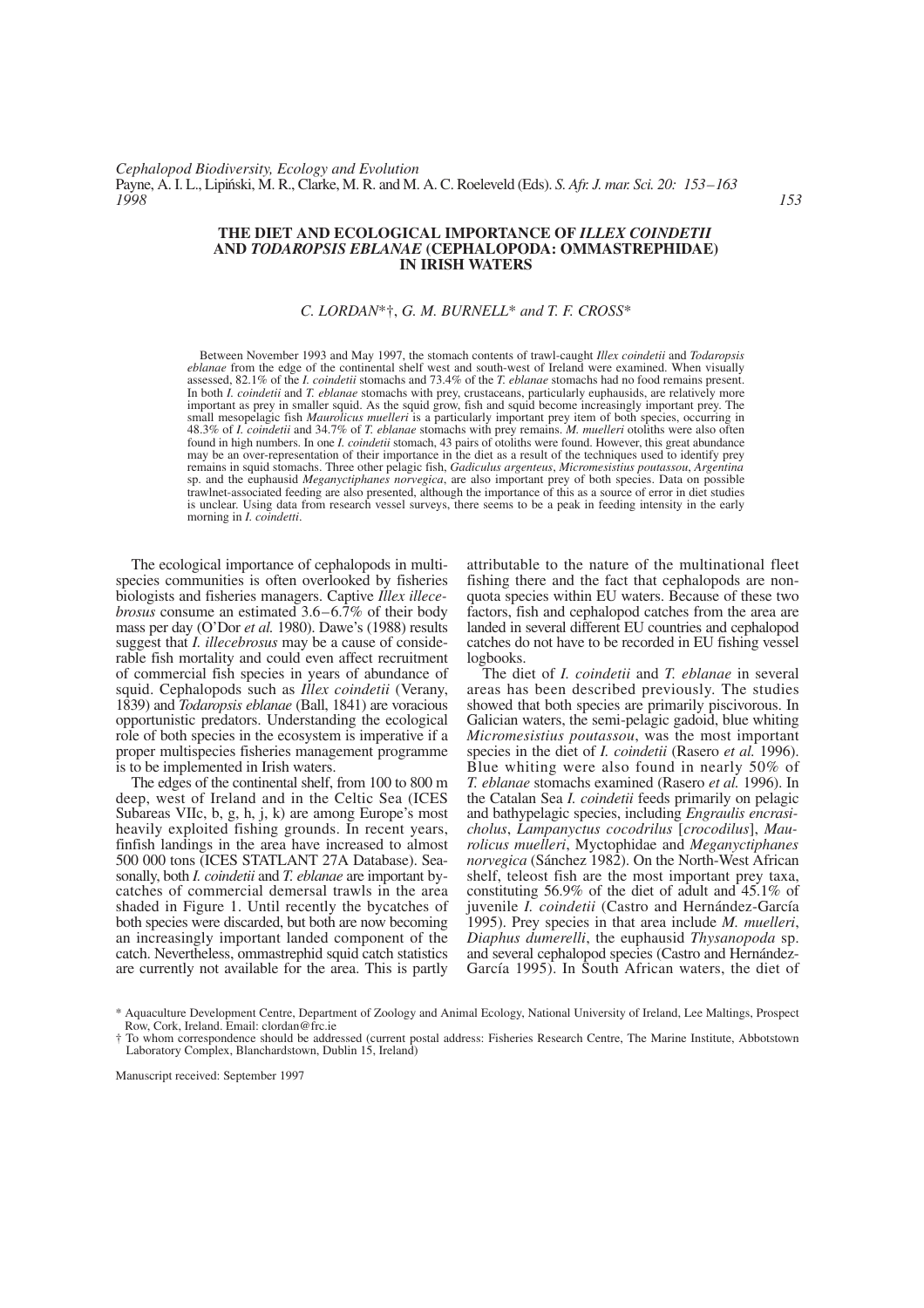

Fig. 1: The sampling area (shaded) on the continental shelf edge from 250 to 600 m deep west and southwest of Ireland. ICES statistical areas marked

*T. eblanae* is dominated by the lanternfish *Lampanyctodes hectoris* (Lipinski 1992). Previous studies on the diets of both species show that feeding is mainly in midwater, opportunistically on the most abundant mesopelagic prey of appropriate size.

Changes in the diets of several squid species provide evidence that relative prey size is critical (Hanlon and Messenger 1996). The best evidence of this is in *L. forbesi*, for which the size of teleost prey increases with predator size (Collins and Pierce 1996). In Galician waters, the diet of *T. eblanae* changes significantly with both squid size and maturity, which are strongly interdependent (Rasero *et al.* 1996). In the same study, no evidence was found for changes in diet with maturity in *I. coindetii*. Differences in prey taxa in the diet of immature and mature *I. coindetii* were, however, found on the North-West African continental shelf by Castro and Hernández-García (1995). In the present study, ontogenic changes in the prey taxa found in the diets of both species are described.

Potential predators of the ommastrephids of the west coast of Ireland include several large teleosts, some elasmobranchs, marine mammals and possibly seabirds. The relative importance of these groups as predators of *I. coindetii* and *T. eblanae* is poorly recorded in the literature for the continental shelf west and south of Ireland and in other areas (Clarke 1996, Croxall and Prince 1996, Klages 1996, Smale 1996).

This paper describes the diet, trophic position and aspects of the feeding ecology of mature and maturing post-recruit *I. coindetii* and *T. eblanae* in Irish waters.

# **MATERIAL AND METHODS**

#### **Source of samples**

Between November 1993 and April 1997, samples of trawled *I. coindetii* and *T. eblanae* were obtained seasonally (November-May) from the area shaded in Figure 1. The samples came from 3 sources:

- (i) landings of commercial demersal trawlers;
- (ii) samples taken at sea on commercial demersal trawlers;
- (iii) samples taken at sea on a research vessel.

Dates and the numbers of stomachs collected from commercial landings and at sea on both research and commercial vessels are presented in Table I. The commercial demersal trawlers catch ommastrephid squid as part of a mixed species fishery (from 250 to 600 m deep) targeting monkfish *Lophius piscatorius* and *L. budegassa*, hake *Merluccius merluccius*, megrim *Lepidorhombus boscii* and *L. whiffiagonis*, cod *Gadus morhua* and ling *Molva molva*. The fishing vessels are typically 28–36 m long and tows generally last 6–7 h.

The samples collected on the research vessels were taken during the CEFAS (U.K.) Celtic Sea groundfish surveys and the IFREMER (France) Biscay and Celtic Sea young fish survey aboard R.V. *Cirolana* and R.V. *Thalassa* respectively. On those surveys, precise trawled location, time shot and hauled, water depth, weather condition, gear type and number of squid caught in the trawl were recorded. In all, 965 *I. coindetii* were sampled in 72 tows on the March *Cirolana* surveys of 1994, 1995 and 1997. The number of squid sampled and the number with prey remains in their stomachs, for each hourly interval from 06:00 to 18:00, were pooled and the percentages feeding at each hour were calculated.

During the 1996 season (November 1995–May 1996), catch masses of both species were recorded for each tow (approximately 6–7 h each) on a 34-m 1 000 hp demersal fishing vessel, the M.F.V. *Shannon* (a typical demersal trawler in the area). These values were averaged to calculate daily catch per unit effort (*cpue*) for the vessel in the sampling area. During December 1996 and April 1997, a 35 kg subsample of both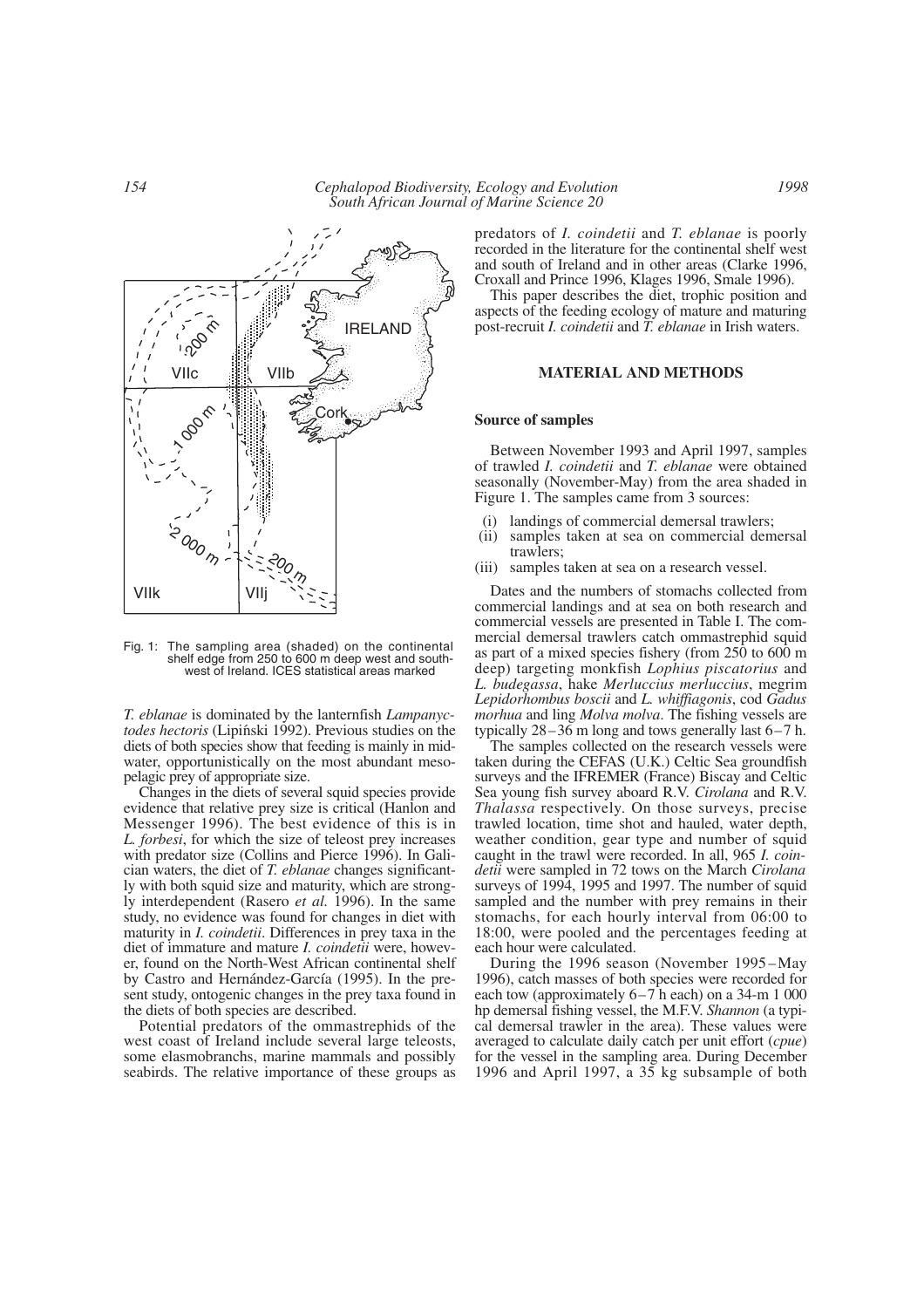| Sampling<br>month | Numbers of squid<br>stomachs sampled from<br>the landings of commercial<br>trawlers |                          | Numbers of squid stomachs<br>sampled at sea on<br>commercial and research<br>trawlers |            | Sea-based sample vessel |                    |                   |
|-------------------|-------------------------------------------------------------------------------------|--------------------------|---------------------------------------------------------------------------------------|------------|-------------------------|--------------------|-------------------|
|                   | I. coindetii                                                                        | T. eblanae               | I. coindetii                                                                          | T. eblanae | Vessel                  | Sampling dates     | <b>ICES</b> area  |
| November 1993     | $\mathbf{0}$                                                                        | $\boldsymbol{0}$         | 103                                                                                   | 133        | M.F.V. Shannon          | 1.11.93-10.11.93   | VIIb & VIIc       |
| December 1993     | 46                                                                                  | 106                      |                                                                                       |            |                         |                    |                   |
| January 1994      | $\overline{0}$                                                                      | 76                       | 7                                                                                     | 19         | M.F.V. Shannon          | 10.1.94-17.1.94    | VIIb & VIIc       |
| February 1994     | 27                                                                                  | 67                       | 352                                                                                   | 99         | R.V. Cirolana           | 25.2.94-10.3.94    | VIIj, VIIh & VIIg |
| March 1994        | 120                                                                                 | 56                       |                                                                                       |            |                         |                    |                   |
| April 1994        | 64                                                                                  | 104                      |                                                                                       |            |                         |                    |                   |
| May 1994          | $\overline{0}$                                                                      | $\overline{0}$           |                                                                                       |            |                         |                    |                   |
| June 1994         | $\overline{0}$                                                                      | $\overline{0}$           |                                                                                       |            |                         |                    |                   |
| <b>July 1994</b>  | $\theta$                                                                            | $\overline{0}$           |                                                                                       |            |                         |                    |                   |
| August 1994       | $\overline{0}$                                                                      | $\overline{0}$           |                                                                                       |            |                         |                    |                   |
| September 1994    | $\overline{0}$                                                                      | $\overline{0}$           |                                                                                       |            |                         |                    |                   |
| October 1994      | $\overline{0}$                                                                      | $\overline{0}$           | 42                                                                                    | 49         | R.V. Thalassa           | 27.10.94-4.11.94   | VIIh & VIIg       |
| November 1994     | 108                                                                                 | 34                       |                                                                                       |            |                         |                    |                   |
| December 1994     | 120                                                                                 | 77                       |                                                                                       |            |                         |                    |                   |
| January 1995      | 56                                                                                  | 85                       |                                                                                       |            |                         |                    |                   |
| February 1995     | $\overline{0}$                                                                      | $\theta$                 | 114                                                                                   | 189        | M.F.V. Shannon          | $7.2.95 - 14.2.95$ | VIIj, VIIb & VIIc |
| March 1995        | $\overline{0}$                                                                      | $\overline{0}$           | 274                                                                                   | 182        | R.V. Cirolana           | 13.3.95-11.4.95    | VIIj, VIIh & VIIg |
| April 1995        | 59                                                                                  | 121                      |                                                                                       |            |                         |                    |                   |
| May 1995          | 51                                                                                  | 189                      |                                                                                       |            |                         |                    |                   |
| June 1995         | $\overline{0}$                                                                      | 78                       |                                                                                       |            |                         |                    |                   |
| July 1995         | $\overline{0}$                                                                      | $\overline{0}$           |                                                                                       |            |                         |                    |                   |
| August 1995       | $\overline{0}$                                                                      | $\overline{0}$           |                                                                                       |            |                         |                    |                   |
| September 1995    | $\overline{0}$                                                                      | $\overline{0}$           |                                                                                       |            |                         |                    |                   |
| October 1995      | $\overline{0}$                                                                      | 67                       |                                                                                       |            |                         |                    |                   |
| November 1995     | 39                                                                                  | 88                       |                                                                                       |            |                         |                    |                   |
| December 1995     | 61                                                                                  | 12                       |                                                                                       |            |                         |                    |                   |
| January 1996      | 108                                                                                 | 23                       |                                                                                       |            |                         |                    |                   |
| February 1996     | 132                                                                                 | 78                       |                                                                                       |            |                         |                    |                   |
| March 1996        | $\overline{0}$                                                                      | $\theta$                 | 104                                                                                   | 88         | M.F.V. Shannon          | 4.3.96-11.3.96     | VIIj, VIIb & VIIc |
| April 1996        | $\overline{0}$                                                                      | $\overline{0}$           | 109                                                                                   | 68         | M.F.V. Shannon          | 8.4.96-15.4.96     | VIII. VIIb & VIIc |
| May 1996          | $\overline{0}$                                                                      | $\overline{0}$           | 107                                                                                   | 107        | M.F.V. Shannon          | 8.5.96-14.5.96     | VIIj, VIIb & VIIc |
| June 1996         | $\Omega$                                                                            | $\theta$                 |                                                                                       |            |                         |                    |                   |
| <b>July 1996</b>  | 77                                                                                  | $\overline{0}$           |                                                                                       |            |                         |                    |                   |
| August 1996       | $\overline{0}$                                                                      | $\overline{0}$           |                                                                                       |            |                         |                    |                   |
| September 1996    | $\mathbf{0}$                                                                        | $\mathbf{0}$             |                                                                                       |            |                         |                    |                   |
| October 1996      | $\overline{0}$                                                                      | 120                      |                                                                                       |            |                         |                    |                   |
| November 1996     | $\boldsymbol{0}$                                                                    | $\mathbf{0}$             | 95                                                                                    | 101        | M.F.V. Shannon          | 14.11.96-19.11.96  | VIIj, VIIb & VIIc |
| December 1996     | $\overline{0}$                                                                      | $\overline{0}$           | 111                                                                                   | 138        | M.F.V. Shannon          | 5.12.96-12.1296    | VIIb & VIIc       |
| January 1997      | $\boldsymbol{0}$                                                                    | $\mathbf{0}$             | 123                                                                                   | 131        | M.F.V. Shannon          | 7.1.97-17.1.97     | VIIj, VIIb & VIIc |
| February 1997     | $\overline{0}$                                                                      | $\overline{0}$           |                                                                                       |            |                         |                    |                   |
| March 1997        | $\overline{0}$<br>$\theta$                                                          | $\mathbf{0}$<br>$\Omega$ | 339                                                                                   | 50<br>79   | R.V. Cirolana           | $6.3.97 - 21.3.97$ | VIIj, VIIh & VIIg |
| April 1997        |                                                                                     |                          | 121                                                                                   |            | M.F.V. Shannon          | 22.4.97 - 3.5.97   | VIIj, VIIb & VIIc |

| Table I: Numbers of squid stomachs sampled from landings of commercial trawlers and at sea on commercial and research |
|-----------------------------------------------------------------------------------------------------------------------|
| vessels between November 1993 and April 1997                                                                          |

species was examined after 12 individual trawls aboard M.F.V. *Shannon*. The numbers of squid with physical damage thought to be consistent with cephalopod attack in the subsample were recorded. The occurrence of cephalopod remains in the stomach contents of the squid sampled and the total combined masses (kg) of both ommastrephids were also recorded for these individual tows. All tows were of similar duration, 6.5–7 h, and the catches of other cephalopod species in these tows were negligible.

### **Macroscopic examination**

Dorsal mantle length (*DML*) of the squid was measured to the nearest millimetre (mm) and most squid (except those examined at sea on commercial vessels) were weighed (wet mass) to the nearest 0.1 g. All squid were dissected by cutting along the ventral midline of the mantle, sexed and assigned a maturity stage using a maturity scale similar to that of González and Guerra (1996), where Stages I–III are immature and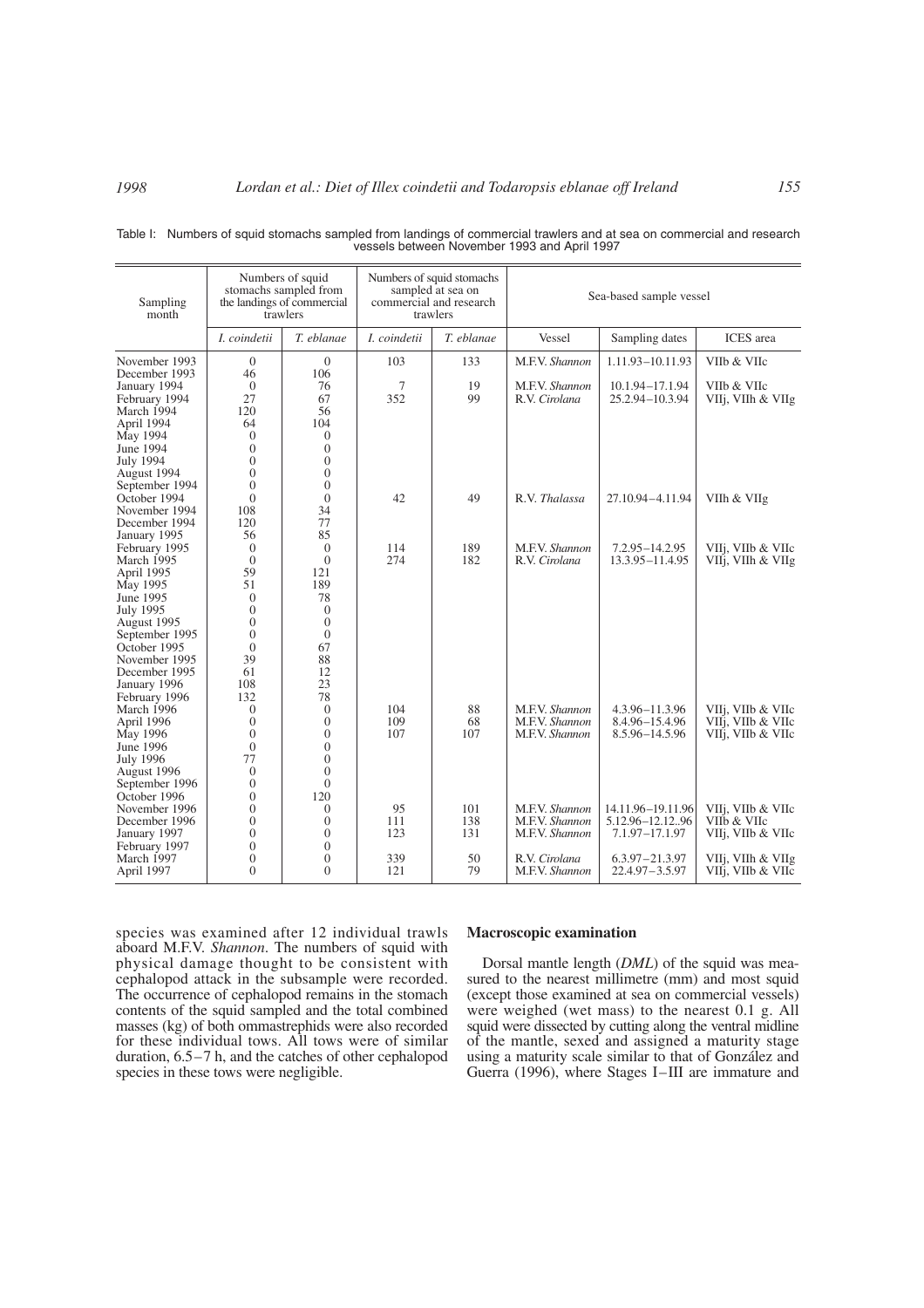

Fig. 2: The mean daily catch rate for the commercial demersal trawler M.F.V. *Shannon* during the 1995–96 season

Stages IV and V are mature. Stomach and caecum contents were first assessed visually using a six-point scale, zero being empty and five being fully distended. The stomachs were also macroscopically assessed and assigned a prey type; teleosts, crustaceans, cephalopods or a combination of the three types. It was often necessary to open the stomach before deciding prey type to reduce error in identification of the remains.

### **Microscopic examination**

A random subsample of stomachs with stomach fullness levels of 1–5 was examined microscopically (569 *I. coindetii* and 432 *T. eblanae*). A further 102 stomachs initially classified as being stomach fullness level 0 (i.e. empty stomachs), were also examined microscopically to see if they contained small quantities of prey remains initially not identified. These stomachs were dissected out, labelled and stored at -27°C for later analysis. Many of the stomachs which contained food remains also had remains in the spiral and saccular parts of the caecum or in the intestine, œsophagus or rectum. In those cases, all parts of the digestive system containing food remains were removed and frozen for more detailed analysis.

The frozen samples were later thawed, opened and washed in a shallow dark tray before the gut lining was removed, leaving only the stomach contents in the tray. Most of the fish otoliths and other prey fragments of use in elucidating prey species could be identified and removed by gently swirling the contents of the tray. The remaining stomach contents were sorted into the lowest possible prey taxon using a binocular dissecting microscope. Fish remains were identified by their otoliths, vertebrae and scales by comparing them to reference material in the National University of Ireland, Cork (NUIC), otolith and vertebrae guides (Härkönen 1986, Watt *et al.* 1997) and a computerized otolith database developed at NUIC. The cephalopod remains were identified from statoliths, beaks and gladii, using reference material in accordance with Clarke (1986) and Hess and Toll (1981). Crustacean remains were identified from fragments of the exoskeleton and comparisons with reference material (Allen 1967). Lengths of teleost prey were calculated from published regressions (Härkönen 1986, Watt *et al*. 1997) and unpublished regressions calculated at NUIC. The occurrence of prey taxa is expressed according to the following equations:

Percentage occurrence of all taxa = 
$$
\frac{100}{1} \times
$$

Number of stomachs containing the prey taxon Total number of stomachs containing prey

Percentage occurrence of teleosts =  $\frac{100}{1}$  ×

Number of individual teleosts –––––––––––––––––––––––– . Total number of teleosts

The percentage occurrences of the individual taxa are added to give the percentage occurrence in the main prey groups, i.e. teleosts, crustaceans and molluscs. As some stomachs contained more than one prey taxon, the sum of the percentage occurrence exceeds 100%.

Statistical analysis of the results were performed with  $\chi^2$  contingency tables (Zar 1984).

#### **RESULTS**

The mean daily catch mass of each of the two species here investigated caught by the *Shannon* from November 1995 to June 1996 are presented in Figure 2. The graph shows increasing catch masses of both ommastrephids from November to March, followed by decreases in April and May. During the remainder of the year catches are negligible  $(< 100 \text{ kg day}^{-1})$ . Similar patterns have been noted but not quantified since research began on ommastrephid squid in this area in 1993.

A total of 3 085 *I. coindetii* stomachs was assessed visually for the occurrence of prey remains. Of these,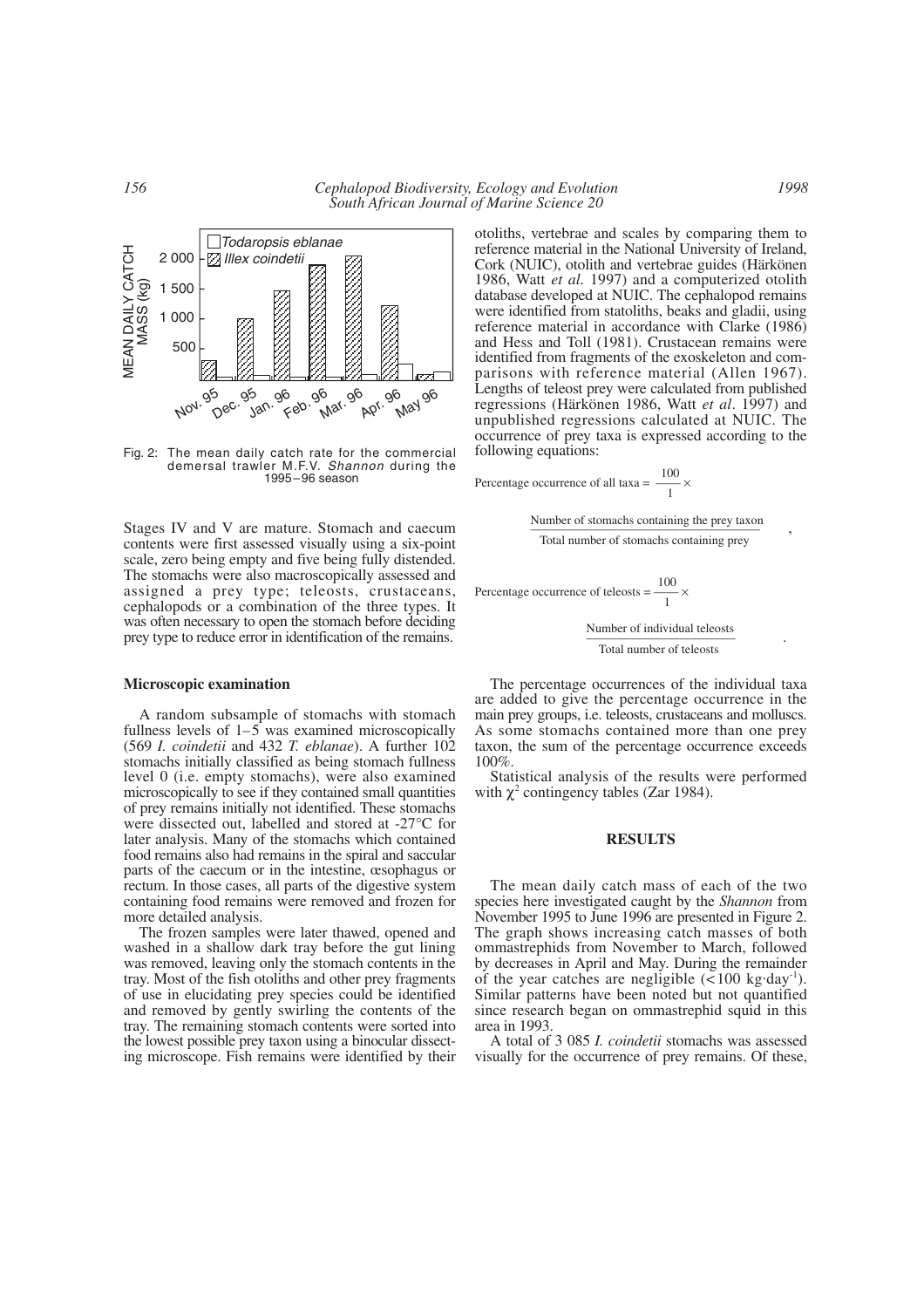|                                                                                                                                                                                                                             |                                                              | Illex coindetti                         | Todaropsis eblanae                                          |                                         |
|-----------------------------------------------------------------------------------------------------------------------------------------------------------------------------------------------------------------------------|--------------------------------------------------------------|-----------------------------------------|-------------------------------------------------------------|-----------------------------------------|
| Taxon                                                                                                                                                                                                                       | Percentage<br>occurrence of<br>all taxa                      | Percentage<br>occurrence of<br>teleosts | Percentage<br>occurrence of<br>all taxa                     | Percentage<br>occurrence of<br>teleosts |
| <b>TELEOSTS</b>                                                                                                                                                                                                             | 74.7                                                         | 114.9                                   | 79.9                                                        | 125.8                                   |
| Clupeiformes<br>Sprat Sprattus sprattus<br>Herring Clupea harengus<br>Family Argentinidae                                                                                                                                   | 0.0<br>$0.0^{\circ}$                                         | 0.0<br>0.0                              | 0.5<br>0.2                                                  | 0.6<br>$0.6^{\circ}$                    |
| Argentine Argentina sp.<br>Family Sternoptychidae                                                                                                                                                                           | 3.9                                                          | 4.5                                     | 0.7                                                         | 0.9                                     |
| Pearlside Maurolicus muelleri<br>Hatchetfish Argyropelecus hemigymnus<br>Family Myctophidae                                                                                                                                 | 48.3<br>0.2                                                  | 79.5<br>0.2                             | 34.7<br>0.0                                                 | 61.7<br>0.0                             |
| Diaphus sp.<br>Family Gadidae                                                                                                                                                                                               | 0.4                                                          | 0.4                                     | 0.0                                                         | 0.0                                     |
| Blue whiting Micromesistius poutassou<br>Silvery pout Gadiculus argentenus<br>Pouting Trisopterus sp.<br>Rockling larvae subfamily Lotinae                                                                                  | 6.3<br>7.4<br>0.0<br>0.9                                     | 7.6<br>11.1<br>$0.0^{\circ}$<br>1.1     | 0.2<br>6.3<br>9.7<br>5.3                                    | 0.3<br>9.6<br>13.6<br>8.4               |
| Family Gobiidae<br>Transparent goby Aphia minuta 0.5<br>Unidentified goby Gobiidae sp.<br>Family Carangidae                                                                                                                 | 0.7<br>0.4                                                   | 7.9<br>0.4                              | 10.1<br>4.9                                                 | 6.1                                     |
| Sead Trachurus trachurus<br>Family Scombridae                                                                                                                                                                               | 0.9                                                          | 0.9                                     | 0.7                                                         | 0.9                                     |
| Mackerel Scomber scombrus<br>Unidentified teleosts                                                                                                                                                                          | 0.2<br>5.4                                                   | 0.2<br>8.3                              | 0.0<br>8.8                                                  | 0.0<br>13.0                             |
| <b>CRUSTACEANS</b><br>Order Euphausiacea                                                                                                                                                                                    | 29.9                                                         |                                         | 21.1                                                        |                                         |
| Meganyctiphanes norvegica<br>Unidentified euphausids<br>Order Decapoda<br>Dichelopandalus bonnieri<br>Pasiphaea sp.                                                                                                         | 9.5<br>9.3<br>0.4<br>3.0                                     |                                         | 7.6<br>7.4<br>0.0<br>1.2<br>0.5                             |                                         |
| Unidentified crustaceans                                                                                                                                                                                                    | 7.7                                                          |                                         | 4.4                                                         |                                         |
| <b>MOLLUSCS</b><br>Order Cephalopoda<br>Illex coindetti<br>Todaropsis eblanae<br>Todarodes sagittatus<br>Loligo forbesi<br>Rossia macrosoma<br>Unidentified cephalopods<br>Order Gastropoda<br>Pteropod Limacina retroversa | 10.4<br>1.8<br>0.4<br>0.2<br>0.2<br>0.4<br>7.6<br>6.9<br>6.9 |                                         | 3.7<br>0.2<br>1.9<br>0.0<br>0.5<br>0.0<br>1.2<br>7.4<br>7.4 |                                         |

Table II: Percentage occurrence of prey items identified in the diet of *I. coindetti* and *T. eblanae* from Irish waters

2 532 had no remains or negligible prey remains present in their digestive tract. Another 2 870 *T. eblanae* stomachs were examined and, of these, 2 107 had no remains or negligible prey remains in their stomachs. The remaining 553 (17.9%) *I. coindetii* and 763 (26.6%) *T. eblanae* had some prey remains present in their digestive tract.

The stomach fullness levels of male and female *I. coindetii* were significantly different ( $\chi^2 = 13.04$ ,

*df* = 5, *p* < 0.025). Female *I. coindetii* had more distended stomachs (Level 5) than males. There were also significant differences between the diets of immature (Stages I, II and III) and mature (Stages IV and V) female *I. coindetii*. Mature females had higher levels of stomach fullness than expected ( $\chi^2 = 6.45$ ,  $df = 11$ ,  $p < 0.025$ ). There was no significant difference between the stomach fullness levels of male and female *T. eblanae* ( $\chi^2$  = 6.43, *df* = 5), between those of mature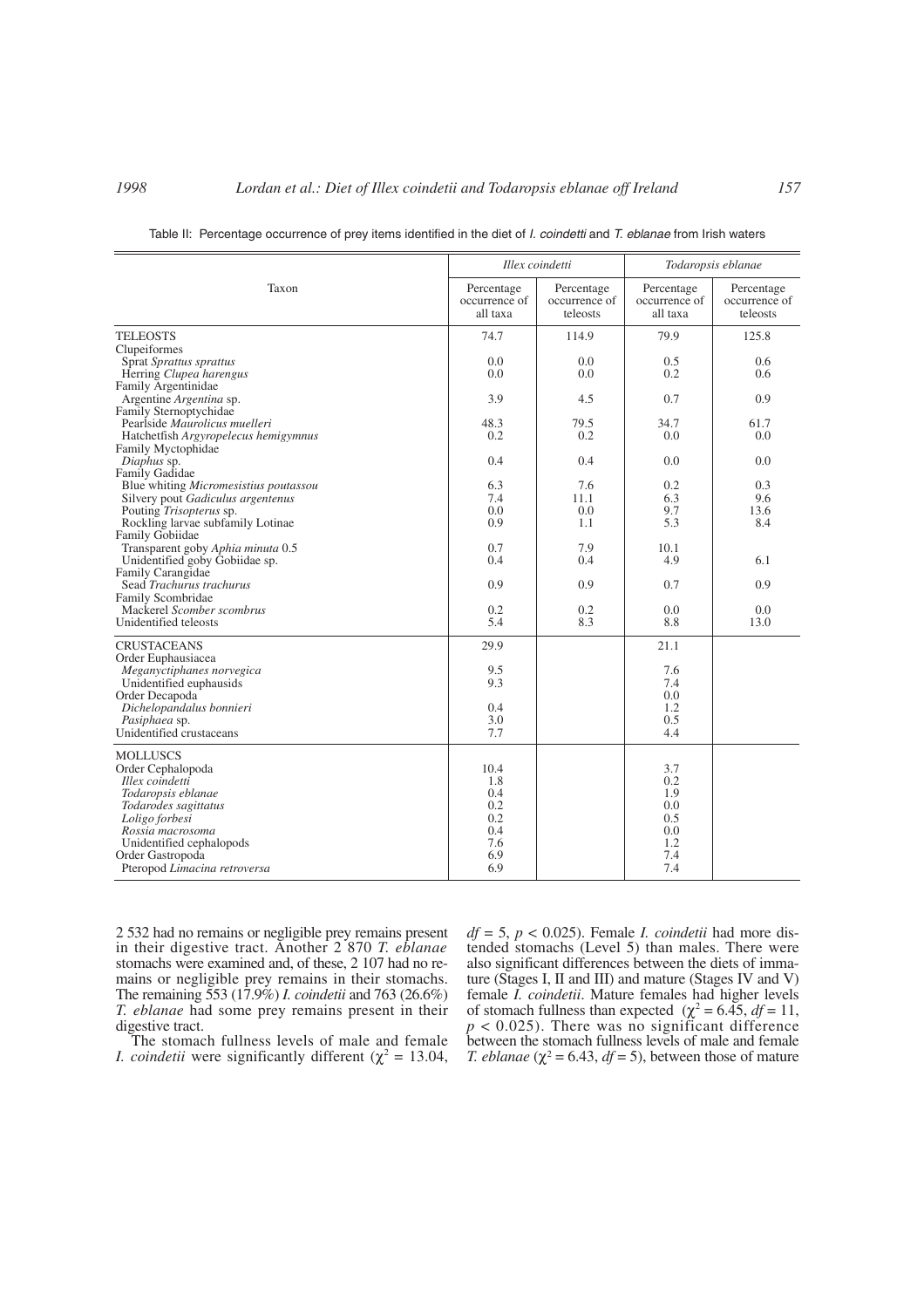a) *Illex coindetii*

and immature female *T. eblanae* or between mature and immature males of both species.

There was a significant difference between the numbers of empty stomachs and those with prey remains between *I. coindetii* sampled on research cruise surveys aboard the *Cirolana* and those caught by the *Shannon*. There were significantly more full stomachs of *I. coindetii* in the research ship catch  $(\chi^2 = 1\ 239.6, df = 1, p < 0.001)$ . The ratio of empty stomachs to stomachs with prey in *T. eblanae* was almost identical in research cruise and commercial samples.

In the stomachs examined microscopically, totals of 20 and 19 different prey taxa were identified in *I. coindetii* and *T. eblanae* stomachs respectively (Table II). Teleost fish were the most important prey group in the diet of both species, being found in 74.7% of *I. coindetii* stomachs and 79.9% of *T. eblanae* stomachs. Most of the teleost prey were identified from the sagittal otoliths, vertebrae or scales. The latter were particularly important for identifying *Argentina* sp. The next most important prey group were crustaceans (mainly euphausids), which were found in 29.9 and 21.1% of *I. coindetii* and *T. eblanae* stomachs respectively. Molluscs occurred in 17.3% of *I. coindetii* stomachs and 11.1% of *T. eblanae* stomachs. The molluscan prey included other cephalopod species and the pteropod *Limacina retroversa*. Large numbers of *L. retroversa* were often found in individual stomachs. Cannibalism was common in both species.

Of the stomachs examined microscopically, significant differences were found between the numbers of stomachs containing the different prey types (i.e. teleost, crustaceans, cephalopods, pteropods) in both species  $(\chi^2 = 25.47, df = 3, p < 0.001)$ . *I. coindetii* had relatively fewer stomachs containing teleost prey, more with crustacean prey and fewer with cephalopod prey than *T. eblanae*. Differences in species composition of the diets was also noticeable. *Diaphus* sp., hatchetfish *Argyropelecus hemigymnus* and mackerel *Scomber scombrus* were found in the *I. coindetii* stomachs, but not in the *T. eblanae* stomachs. Similarly, sprat *Sprattus sprattus*, herring *Clupea harengus* and pouting *Trisopterus* sp. were found in the stomachs of *T. eblanae*, but not in those of *I. coindetii*. There were also significant differences between the numbers of stomachs containing teleost prey in the stomachs of both *I. coindetii* and *T. eblanae* ( $\chi^2$  = 44.06, *df* = 6,  $p < 0.001$ ). Differences between the numbers of stomachs containing identified crustacean ( $\chi^2$  = 6.05, *df* = 2,  $p < 0.05$ ) and cephalopod species ( $\chi^2 = 6.07$ ,  $df = 2$ ,  $p < 0.05$ ) were also significant.

Microscopic examination was also used to assess

80 60 40 20  $\mathcal{C}_{\partial \lambda}$ 70  $\alpha$ 110 130 150 170 190 210 230 **□**Crustacea **III** Teleostei and Crustacea □ Crustacea and Cephalopoda **N** Teleostei Cephalopoda Teleostei and Cephalopoda

Fig. 3: Variation in the diet of (a) *I. coindetii* and (b) *T. eblanae* with predator size

the effectiveness of macroscopic identification of prey types. Errors were less than 4.0%, and those were mainly because stomachs classified as having teleost prey also sometimes contained crustaceans. Of the 102 stomachs designated as empty macroscopically, seven had prey remains, in four there were scales or small bones of unidentified fish, two had unidentifiable prey remains and one had a crustacean exoskeleton.

No identifiable relationships were found between the calculated lengths of teleost prey identified in the diet and the *DML*s of either squid species when plotted and tested with various regressions.

The percentage occurrence of all prey types found in the stomachs containing food remains by 10-mm length-class is presented in Figure 3. The relative importance of crustaceans in the diet of *I. coindetii* decreased as mantle length increased, and cephalopods were more common in the diet of larger animals (Fig. 3a).

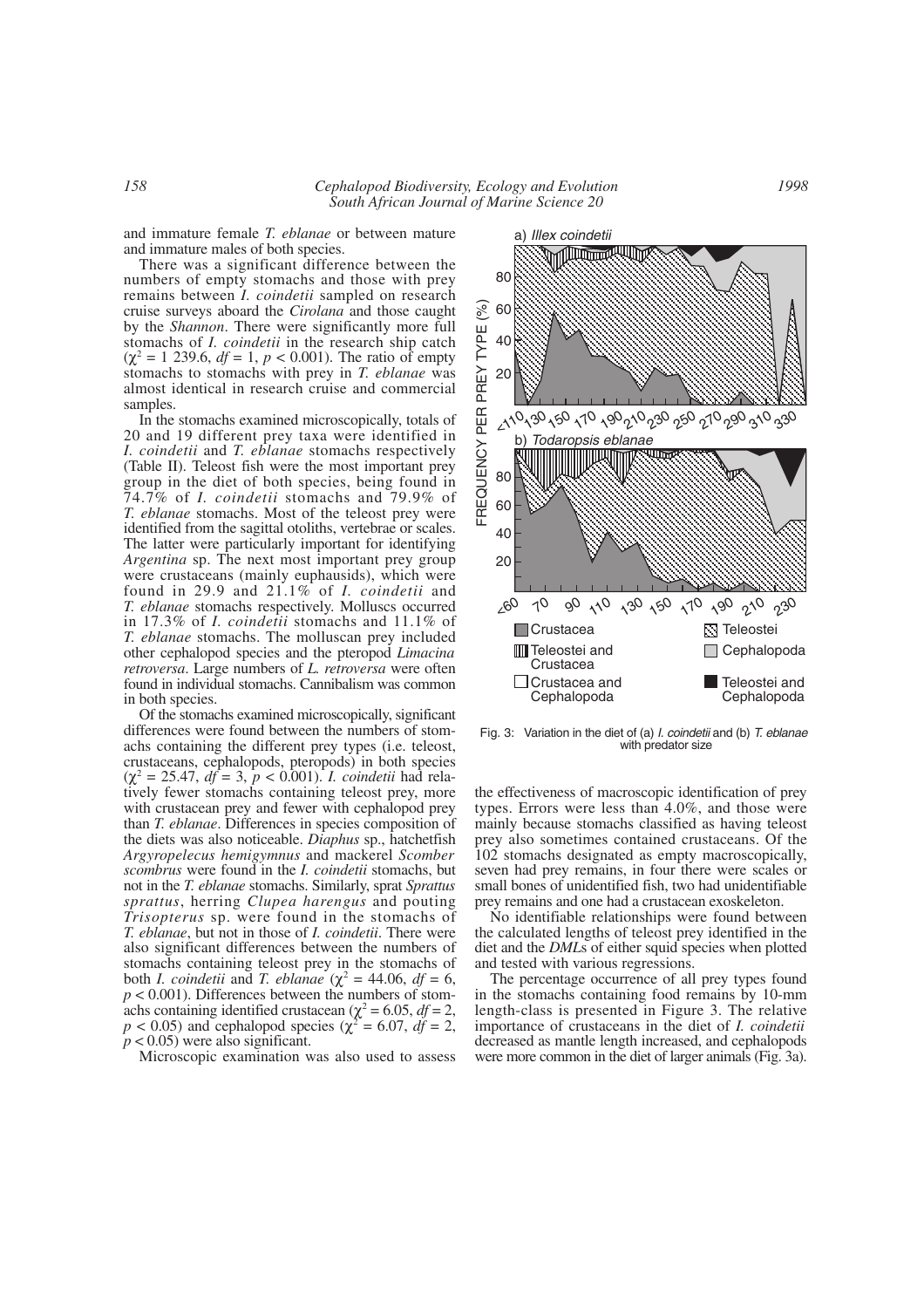

Fig. 4: Percentage of *I. coindetii* with prey remains in their stomachs sampled at hourly intervals in March of 1994, 1995 and 1997 by R.V. *Cirolana*

The diet of *T. eblanae* <100 mm was dominated by crustaceans, teleosts were most important between 100 and 200 mm, and cephalopods became increasingly important in larger animals (Fig. 3b).

The pooled sample sizes of *I. coindetii* caught at each hourly interval during the *Cirolana* research cruises ranged from a minimum of 23 squid (at 13:00) to a maximum of 183 squid (at 11:00). There was no relationship between sample size and time of day of the tow. The percentages of *I. coindetii* with prey remains in their stomachs is plotted against the time of capture in Figure 4. A curvilinear trend line produced the best fit to the data. The percentage of squid with prey remains in their stomachs was low in the early morning, it then increased to peak at 11:00, then decreased towards the evening. Sample sizes of *T. eblanae* caught during the *Cirolana* research cruises were too small to allow similar analysis.

Cannibalism and predation on other cephalopods was common by both species. Figure 5 reflects the percentage of squid damaged by bites thought to be consistent with attacks by other squid and the total catch mass of ommastrephids in each of the trawls. The trend lines plotted are not statistically significant. There was no apparent relationship between the number of squid with cephalopod remains in their stomachs and either the total catch mass or the percentage of damaged squid sampled in each trawl.

During the study, both *I. coindetii* and *T. eblanae* were found in the stomachs of a number of demersal fish species. Many of these records were attributable



Fig. 5: Relationship between the percentage of *I. coindetii* and *T. eblanae* with damage consistent with squid attack and the total catch mass of ommastrephids in 12 individual hauls

to feeding by the fish within the trawl. Well-digested remains and beaks were found in the stomachs of conger eels *Conger conger*, cod, ling and black pollock *Pollachius virens*.

#### **DISCUSSION**

Heavy fishing effort and the increasing realization of the importance of ommastrephid squid as a resource emphasizes the need for effective fisheries management in Irish waters. Currently, no reliable fisheries statistics for ommastrephids in Irish waters are available. Similar patterns to that seen in 1996 (Fig. 2), i.e. large catches of *I. coindetii* in November or December and a decline in catches in late April or May, were noted but not quantified accurately during 1994, 1995 and 1997.

*I. illecebrosus* and *I. argentinus* populations are both known to make extensive seasonal migrations to feeding areas (Hatanaka *et al.* 1985). There is evidence that such migrations are made to take advantage of more productive but less predictable waters at higher latitudes (Rodhouse and Nigmatullin 1996). The west coast of Ireland is towards the northern limit of the range of *I. coindetii* on the European shelf of the North-East Atlantic (Roper *et al.* 1984). North of 54°N, the numbers of *I. coindetii* caught in commercial trawls declines dramatically (Lordan in prep.). Therefore, the pattern of recruitment and seasonal catch decline of *I. coindetii* in Irish waters may suggest a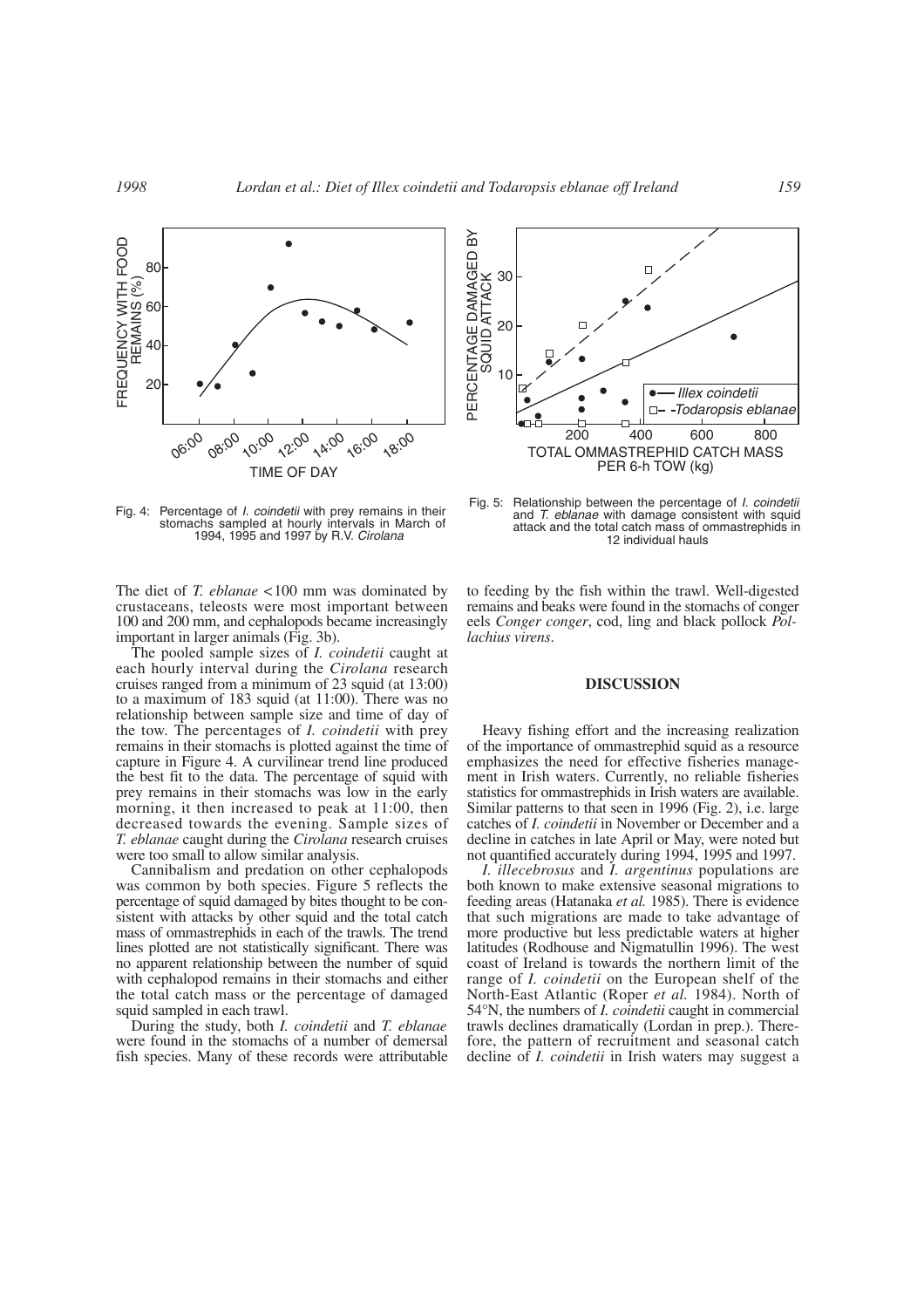similar type of migration to feeding grounds of higher latitude as do *I. argentinus* and *I. illecebrosus.*

The patterns of migration and population fluctuation in *T. eblanae* are not so obvious. *T. eblanae* lives commonly in the shelf waters of the Celtic and Irish seas and west of Ireland (Collins *et al.* 1995, Lordan in prep.). There appears to be a migration to deeper water on the shelf edge to spawn. This feature is evidenced by the increase in sample masses in April 1996, much of which consisted of mated mature females (Fig. 2). The extent of feeding migrations (if any) north and south over the shelf are currently unknown.

The significantly greater numbers of mature female *I. coindetii* with prey remains in their stomachs found in this study agrees with the findings of Rasero *et al.* (1996) and may, as they suggest, be related to the increased energetic demands of gonad development. This statement is also supported by the fact that the female *I. coindetii* had significantly more distended stomachs (Level 5) than males, also suggesting increased levels of feeding by females.

The very significant differences between research and commercial vessels in the numbers of *I. coindetii* with empty stomachs and stomachs with prey remains was unexpected. It is interesting that no such differences were apparent for *T. eblanae* (although it must be conceded that the sample size for that species on research cruise surveys was considerably smaller, at  $n = 379$ ). There are two main differences between the two sample groups. First, research cruise samples were only collected during daylight; second, research cruise tows are all 1-h duration, not the 6–7 h of commercial vessels. Sampling time of day, methods and durations clearly seem to be critical in analysis of levels of feeding.

Cephalopods are opportunistic predators (Nixon 1987). Rasero *et al*. (1996) demonstrated that the diets of both *I. coindetii* and *T. eblanae* vary significantly with area. Other studies on the diets of the two species analysed here have similarly shown different teleost prey in different areas (Sánchez 1982, Castro and Hernández-García 1995). Pearlside *M. muelleri*, blue whiting *M. poutassou*, silvery pout *G. argenteus*, argentines *Argentinia* sp. and *M. norvegica* are all common species on the Irish shelf edge. The occurrence of these species in the diets of both ommastrephid species in this study supports the assumption that both *I. coindetii* and *T. eblanae* feed primarily on the most abundant pelagic species of appropriate size in the area the squid were sampled.

Although they overlap considerably, there are significant differences between the diets of the two species. Sprat, herring and pouting are found in the diet of *T. eblanae*, but not in that of *I. coindetii*. Gobies are also relatively more important in the diet of *T. eblanae*.

Mackerel, *Diaphus* sp. and hatchetfish occur in the diet of *I. coindetii* but not in that of *T. eblanae*. In general, shallower inshore species (i.e. pouting, sprat and herring) are more common in the diet of *T. eblanae* in Irish waters. *T. eblanae* also seem to feed more on demersal species (i.e. pouting and gobies) than *I. coindetii*. This supports the observations of Rasero *et al.* (1996). The result may also be influenced by the fact that *T. eblanae* tends to be more common in shallower waters than *I. coindetii* (Hastie *et al.* 1994, Collins *et al.* 1995, Lordan in prep.).

The diets of both species were dominated by the small mesopelagic sternoptychid, the pearlside, which is known to shoal in very dense concentrations (Gjøsaeter 1981). It is also common in the diet of *L. forbesi* caught past the shelf-break west of Ireland (Collins *et al.* 1994). It is also evident from the high percentage occurrence of teleosts (79.5%, Table II) that pearlside remains are also found in great numbers in squid stomachs, e.g. one *I. coindetii* stomach had 43 pairs of pearlside otoliths.

Interpretations of dietary data should always be treated cautiously. Pearlside have been found in the stomachs of other prey species of both *I. coindetii* and *T. eblanae*, most importantly in blue whiting (Bailey 1982). Therefore, it is likely that at least some of the pearlside otoliths found in the stomachs of the ommastrephids analysed here were actually the prey of blue whiting or other primary prey species. Furthermore, observations on feeding behaviour of squid have shown that head, tail and even gut may be selectively rejected (Bidder 1950, Bradbury and Aldrich 1969). Another bias may be introduced by the possible retention of small otoliths of irregular shape, such as those of pearlside, or the selective rejection of large calcareous otoliths and the large vertebrae of blue whiting. Serological techniques can be used to identify prey remains in the absence of otoliths and vertebrae (Boyle *et al*. 1986). Unfortunately, such techniques cannot be used to determine whether prey are primary or secondary, an important consideration when both blue whiting and pearlside remains are found in the same stomach. The relatively low percentages of unidentified fish remains in the stomachs of *I. coindetii* when compared to those found in Galician waters (Rasero *et al.* 1996) may also support the theory that the importance of pearlside has been overstated in the diets of both species in this study. Further investigations need to be made into the diet of blue whiting and other methods of dietary analysis (such as serological techniques) to clarify the overall importance of pearlside in the diets of both species analysed here.

The occurrence of the pteropod *L. retroversa* in the stomachs of both species was an unexpected result. The species is known to occur in dense swarms off the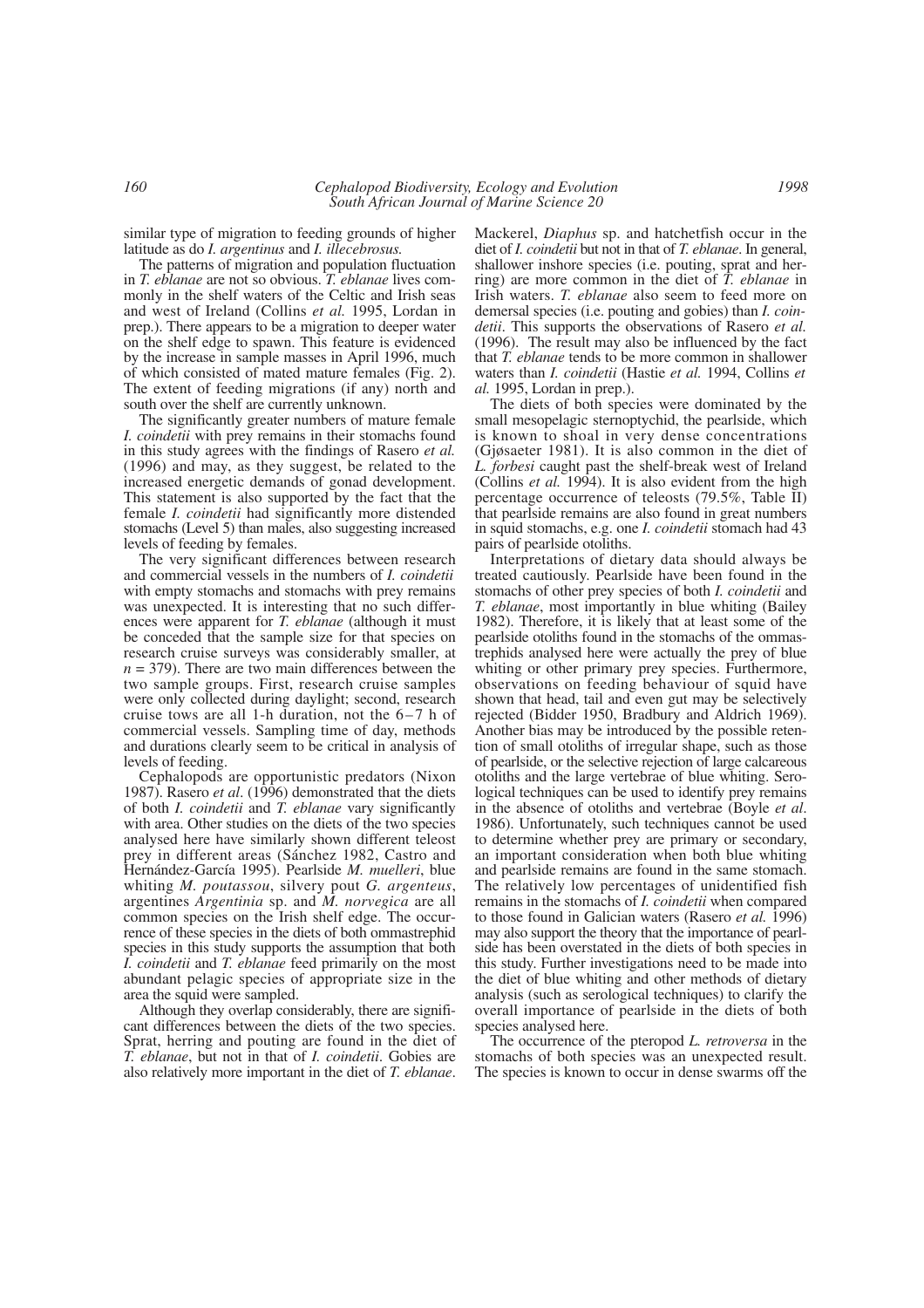

Fig. 6: Simplified trophic web for the continental shelf west and south-west of Ireland

west coast of Ireland (Hardy 1964). In this study, pteropod shells were only found in stomachs where pearlside were also identified. Pteropods were discovered in intact pearlside stomachs inside the squid stomachs and also in the stomachs of whole pearlside selected from the catch. Pearlside are known to feed on pteropods in Norwegian waters, the latter being found in 2% of pearlside stomachs examined (Gjøsaeter 1981). In Irish waters, pteropods may be an important component of pearlside diet and, hence, are likely to be secondary prey of ommastrephid squid.

Ontogenic changes in diet have previously been described in *L. forbesi* in Irish waters (Collins *et al.* 1994). Similarly, ontogenic changes were described for the ommastrephid species *Todarodes sagittatus* by Breiby and Jobling (1985). In the present study, despite the difference in size between *I. coindetii* and *T. eblanae*, the diet of both clearly shows the same pattern exhibited by most nektonic squid. Crustaceans (in this study, mainly euphausids) are relatively more important in the diet of smaller squid, and other cephalopods become relatively more common in the diet of larger squid. Ontogenic changes in the prey types found in stomachs in this and other studies is not proof of prey selection (Dawe 1988). Attempts were made to look at prey teleost size selectivity using the techniques of Collins and Pierce (1996). No patterns of size selectivity of teleost prey was evident in the present study. *I. coindetii* and *T. eblanae* may consume fish smaller than themselves non-selectively, as was

described for captive *I. illecebrosus* by O'Dor *et al*. (1980).

Bradbury and Aldrich (1969) observed that *I. illecebrosus* in captivity fed most often in the early morning despite food being offered regularly throughout the day. In the wild, *I. illecebrosus* have been observed feeding on surface swarms of euphausids in the early afternoon in the Bay of Fundy (Nicol and O'Dor 1985). Vertical migration by juvenile *I. illecebrosus* is related to feeding intensity as well as to the diurnal movements of euphausids and fish (Arkhipkin and Fedulov 1986). In the present study, the greatest percentage of stomachs with food was recorded during the middle of the day. This may be because *I. coindetii* feed most actively in early morning and adopt a demersal habitat during the day while digestion is taking place. However, this statement cannot be conclusive because no samples of squid were collected at night or higher in the water column and very little is known about diurnal vertical migrations of *I. coindetii*.

Physical damage to both squid and fish caught by trawl has important commercial implications, because most damaged squid and fish are discarded. Netassociated attacks also have important implications for errors in identification of the prey remains in the stomachs of squid. *I. illecebrosus* net-associated attacks on fish in commercial trawls have been reported in the North-West Atlantic by Testaverde (1977). Off the Irish coast, attacks on fish species in trawls also takes place, but it is difficult to quantify this damage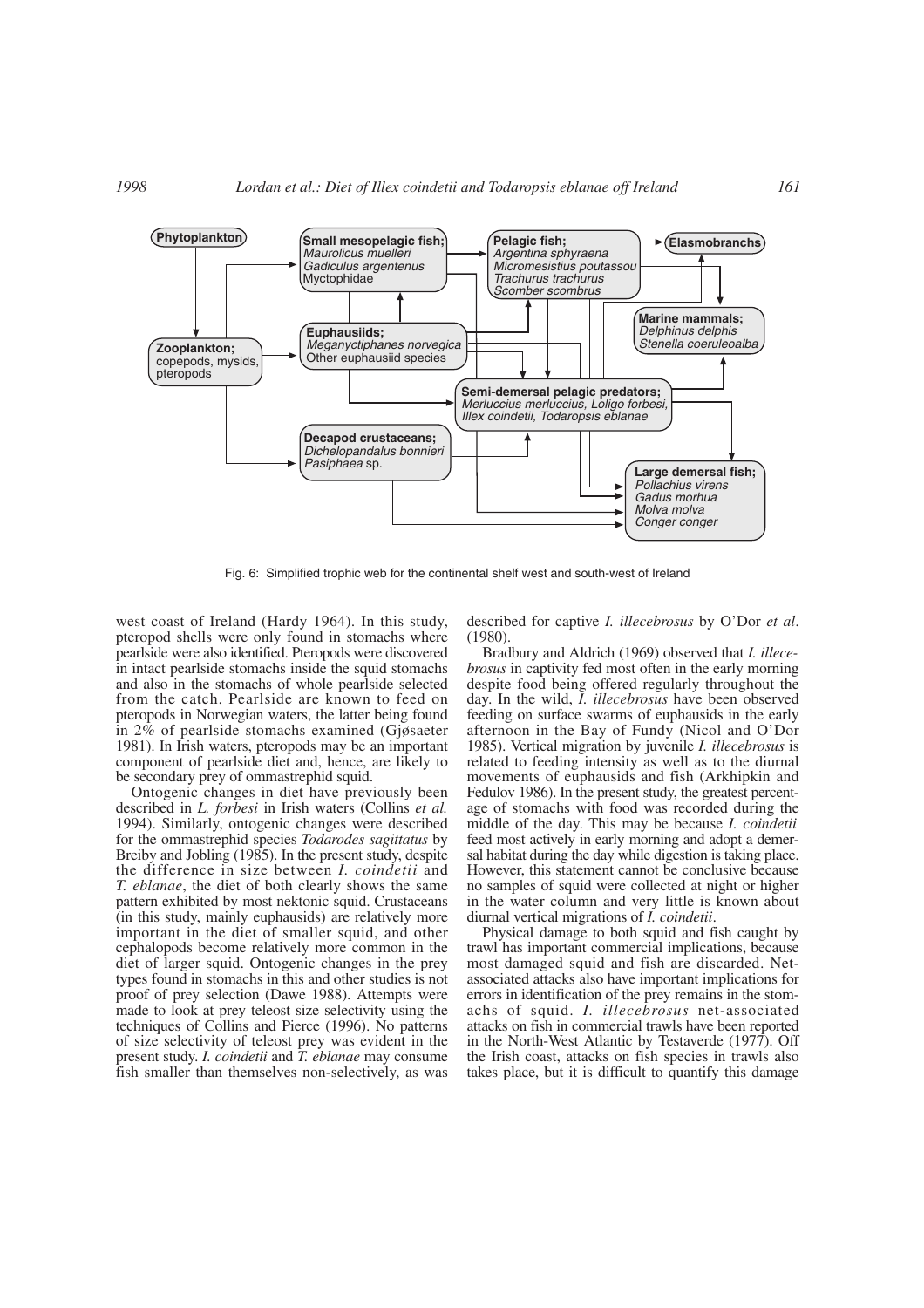on commercial fishing vessels. However, by subsampling the ommastrephid squid in the catch in this study, it was possible to quantify damage consistent with squid attack on other squid in the catch. Levels of netassociated damage vary considerably, but occasionally they can reach levels as high as 32.4%. *I. illecebrosus* schools have an internally organized structure and spatial organization (Mather and O'Dor 1984). The trawl will obviously affect this organization and may result in such intraspecific attacks. However, the importance of the attacks as a source of error in dietary studies is currently unquantified.

The short lifespan, fast growth, large interannual fluctuations in recruitment levels and voracious appetite of squid make them unique predators in the marine ecosystem. Several authors have mentioned their potential impact as predators of commercial fish populations (see Rodhouse and Nigmatullin 1996). Many of the teleost prey of *I. coindetii* and *T. eblanae* live for several years and are at risk of predation by squid in successive years. It is important to note that this increases the relative ecological importance of both species.

Figure 6 is a simplified foodweb for the continental shelf west and south-west of Ireland, showing the position of both species in the ecosystem and their interactions with species at other trophic levels in the ecosystem. Evaluating the role of *I. coindetii* and *T. eblanae* in the ecosystem quantitatively is currently impossible because of gaps in knowledge specifically of stock size and digestion rates (see Rodhouse and Nigmatullin 1996). However, this study has been able to identify important prey species, the trophic position and aspects of predatory behaviour of both *I. coindetii* and *T. eblanae* in Irish waters.

### **ACKNOWLEDGEMENTS**

The work was funded by the Marine Institute (Marine Operational Programme 95–001) and by Bord Iascaigh Mhara. The authors thank Skipper M. Flanneary and the crew of M.V. *Shannon* and the scientists and crew of R.V. *Cirolana* and R.V. *Thalassa* for their help in collecting the samples. Thanks are also due to Dr M. A. Collins (University of Aberdeen), for his advice throughout the project and his comments on the manuscript, to Dr J. Casey and Mr S. Warnes (CEFAS, U.K.), who supplied MAFF research cruise station data and assisted with sampling, to Miss M. J. Zarecki (ICES, Denmark), for supplying the ICES STAT-LANT 27 data, and to Messrs K. Flannery (Department of the Marine, Ireland) and R. McCormick (Bord Iascaigh Mhara, Ireland), Ms M. Cronin and Dr R. FitzGerald

(University College Cork, Ireland) for their help during the project. Finally, we thank Dr A. F. Gonzáles (Instituto de Investigaciones Marinas, Spain) and the two anonymous referees whose comments improved the manuscript greatly.

## **LITERATURE CITED**

- ALLEN, J. A. 1967 The fauna of the Clyde sea area. Crustacea: Euphausiacea and Decapoda with an illustrated key to the British species. Millport; Scottish Marine Biological Association: 116 pp.
- ARKHIPKIN, A. I. and P. P. FEDULOV 1986 Diel movements of juvenile *Illex illecebrosus* and other cephalopods in the shelf water – slope water frontal zone off the Scotian shelf in spring. *J. NW. Atl. Fish. Sci.* **7**(1): 15–24.
- BAILEY, R. S. 1982 The population biology of blue whiting in the North Atlantic. *Adv. mar. Biol*. **19**: 257–355.
- BIDDER, A. M. 1950 The digestive mechanism of the European squids *Loligo vulgaris, Loligo forbesii, Alloteuthis media*, and *Alloteuthis subulata. Q. Jl microscopl Sci.* **91**(1): 1–43.
- BOYLE, P. R., GRISLEY, M. S. and G. ROBERTSON 1986 Crustacea in the diet of *Eledone cirrhosa* (Mollusca: Cephalopoda) determined by serological methods. *J. mar. biol. Ass. U.K.* **66**(4): 867–879.
- BRADBURY, H. E. and F. A. ALDRICH 1969 Observations on the feeding of the squid *Illex illecebrosus* (Lesueur, 1821) in captivity. *Can. J. Zool*. **47**: 913–915.
- BREIBY, A. and M. JOBLING 1985 Predatory role of the flying squid (*Todarodes sagittatus*) in north Norwegian waters. *NAFO scient. Coun. Stud*. **9**: 125–132.
- CASTRO, J. J. and V. HERNÁNDEZ-GARCÍA 1995 Ontogenetic changes in the mouth structures, foraging behaviour and habitat use of *Scomber japonicus* and *Illex coindetii*. *Scientia Mar., Barcelona* **59**(3–4): 347–355.
- CLARKE, M. R. (Ed.) 1986 *A Handbook for the Identification of Cephalopod Beaks*. Oxford; Clarendon: xiii + 273 pp.
- CLARKE, M. R. 1996 Cephalopods as prey. 3. Cetaceans. *Phil. Trans. R. Soc. Lond*. **351B**: 1053–1065.
- COLLINS, M. A., BURNELL, G. M. and P. G. RODHOUSE 1995 — Distribution and demography of *Loligo forbesi* in the Irish Sea. *Biol. Environ. Proc. R. Irish. Acad*. **95B**(1): 49–57.
- COLLINS, M. A., DE GRAVE, S., LORDAN, C., BURNELL, G. M. and P. G. RODHOUSE 1994 — Diet of the squid *Loligo forbesi* Steenstrup (Cephalopoda: Loliginidae) in Irish waters. *ICES J. mar. Sci.* **51**(3): 337–344.
- COLLINS, M. A., and G. J. PIERCE 1996 Size selectivity in the diet of *Loligo forbesi* (Cephalopoda: Loliginidae). *J. mar. biol. Ass. U.K.* **76**(4): 1081–1090.
- CROXALL, J. P. and P. A. PRINCE 1996 Cephalopods as prey. 1. Seabirds. *Phil. Trans. R. Soc. Lond*. **351B**: 1023–1043.
- DAWE, E. G. 1988 Length-weight relationships for shortfinned squid in Newfoundland and the effects of diet on condition and growth. *Trans. Am. Fish. Soc*. **117**: 591–599.
- GJØSAETER, J. 1981 Life history and ecology of *Maurolicus muelleri* (Gonostomatidae) in Norwegian waters. *FiskDir. Skr. Ser. HavUnders*. **17**(3): 109–131.
- GONZÁLEZ, A. F. and A. GUERRA 1996 Reproductive biology of the short-finned squid *Illex coindetii* (Cephalopoda, Ommastrephidae) of the Northeastern Atlantic. *Sarsia* **81**: 107–118.
- HANLON, R. T. and J. B. MESSENGER 1996 *Cephalopod Behaviour*. Cambridge; University Press: 232 pp.
- HARDY, A. 1964 *The Open Sea: its Natural History*. **1**: *The*